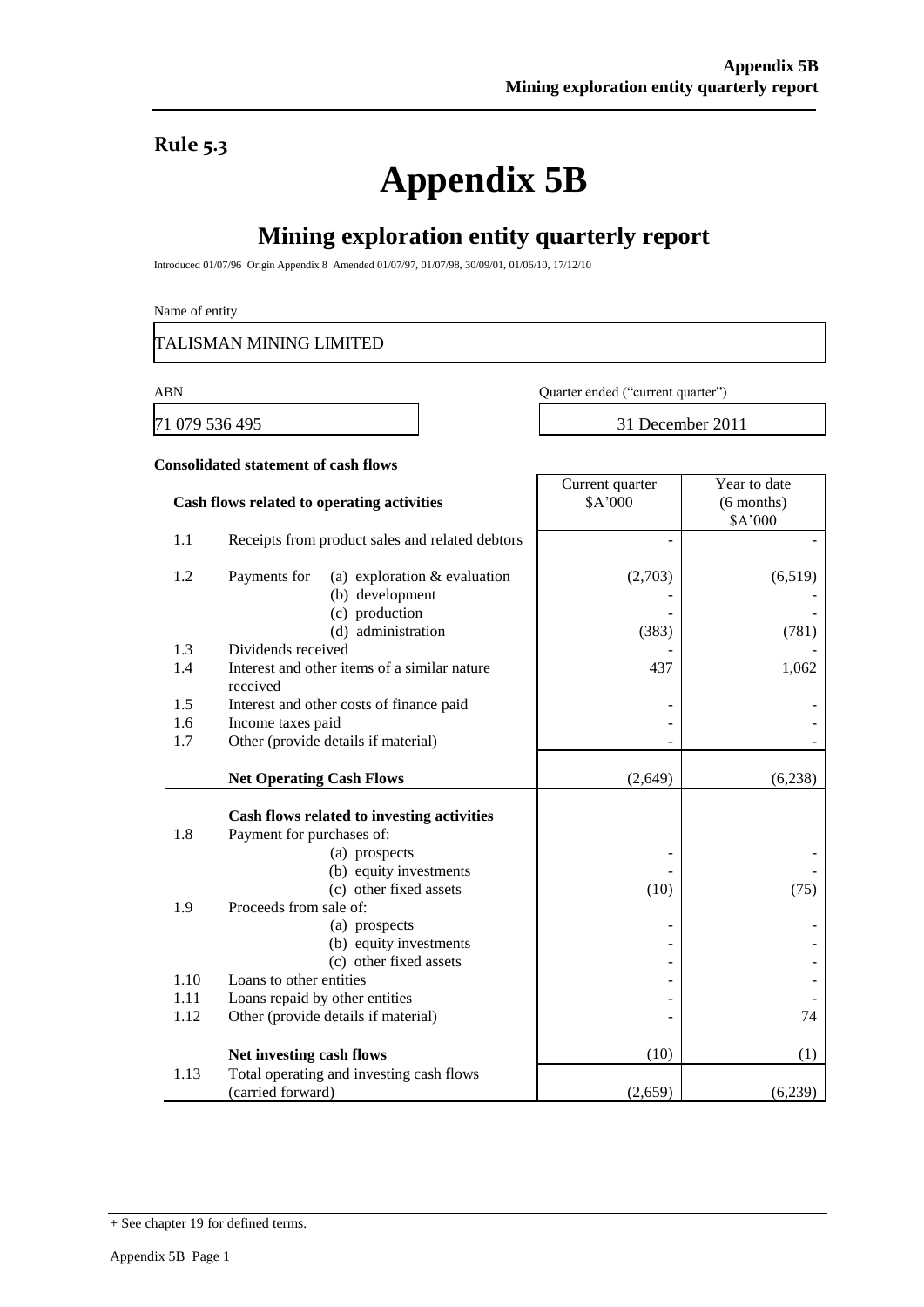| 1.13         | Total operating and investing cash flows                                            |         |         |
|--------------|-------------------------------------------------------------------------------------|---------|---------|
|              | (brought forward)                                                                   | (2,659) | (6,239) |
|              |                                                                                     |         |         |
|              | Cash flows related to financing activities                                          |         |         |
| 1.14         | Proceeds from issues of shares, options, etc.                                       |         | 220     |
| 1.15         | Proceeds from sale of forfeited shares                                              |         |         |
| 1.16         | Proceeds from borrowings                                                            |         |         |
| 1.17         | Repayment of borrowings                                                             |         |         |
| 1.18         | Dividends paid                                                                      |         |         |
| 1.19         | Other (provide details if material)                                                 |         |         |
|              | Net financing cash flows                                                            |         | 220     |
|              | Net increase (decrease) in cash held                                                | (2,659) | (6,019) |
| 1.20<br>1.21 | Cash at beginning of quarter/year to date<br>Exchange rate adjustments to item 1.20 | 40,079  | 43,439  |
| 1.22         | Cash at end of quarter                                                              | 37,420  | 37,420  |

#### **Payments to directors of the entity and associates of the directors Payments to related entities of the entity and associates of the related entities**

|      |                                                                  | Current quarter<br>\$A'000 |
|------|------------------------------------------------------------------|----------------------------|
| 1.23 | Aggregate amount of payments to the parties included in item 1.2 | 325                        |
| 1.24 | Aggregate amount of loans to the parties included in item 1.10   |                            |

1.25 Explanation necessary for an understanding of the transactions

Remuneration to Directors (including final payments on cessation of employment to Mr P. Langworthy).

#### **Non-cash financing and investing activities**

2.1 Details of financing and investing transactions which have had a material effect on consolidated assets and liabilities but did not involve cash flows

N/A

2.2 Details of outlays made by other entities to establish or increase their share in projects in which the reporting entity has an interest

N/A

<sup>+</sup> See chapter 19 for defined terms.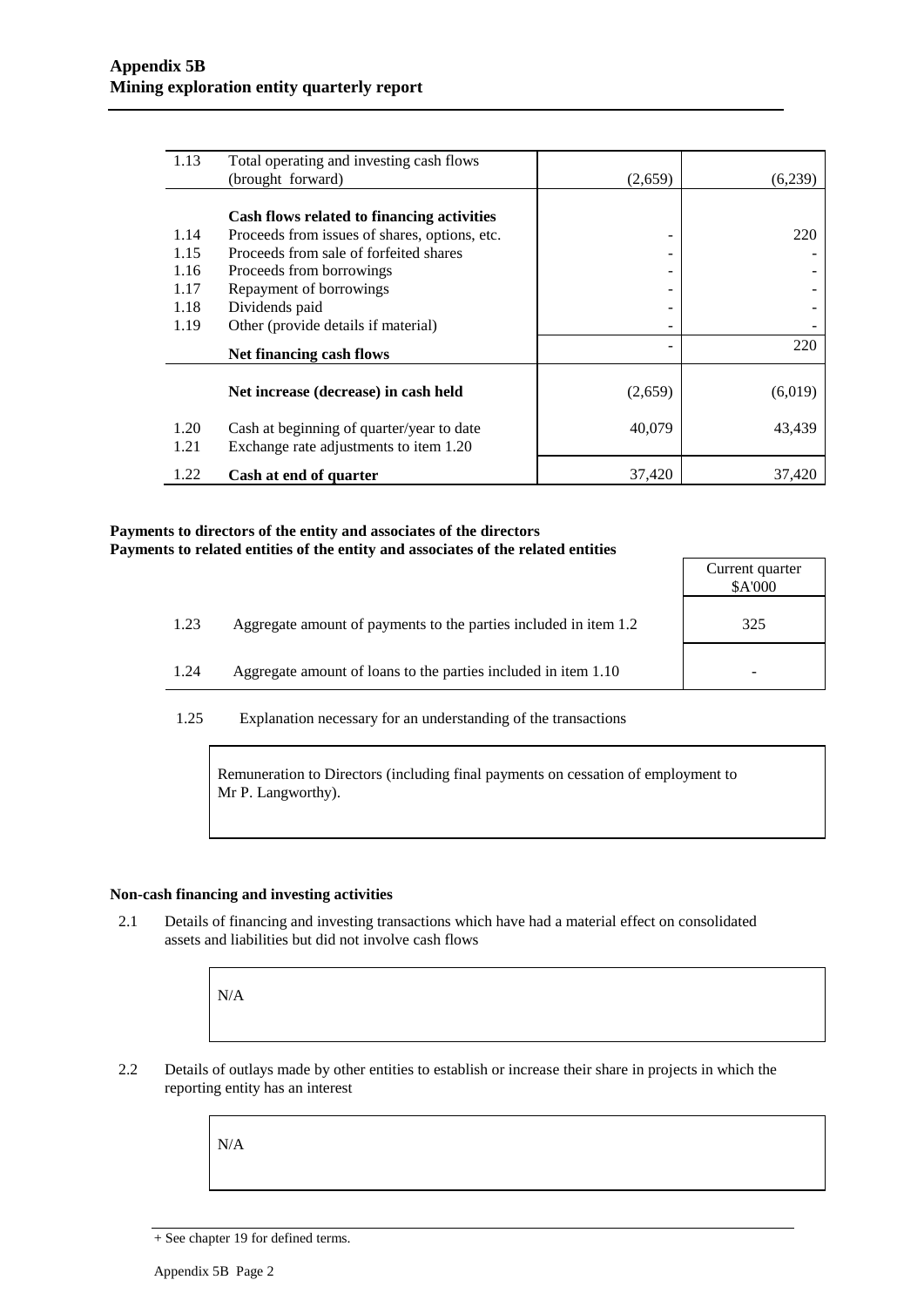#### **Financing facilities available**

*Add notes as necessary for an understanding of the position.*

|     |                             | Amount available<br>\$A'000 | Amount used<br>\$A'000 |
|-----|-----------------------------|-----------------------------|------------------------|
| 3.1 | Loan facilities             | -                           | -                      |
| 3.2 | Credit standby arrangements | $\overline{\phantom{0}}$    | -                      |

#### **Estimated cash outflows for next quarter**

|     | л.                         | \$A'000         |
|-----|----------------------------|-----------------|
| 4.1 | Exploration and evaluation | 2,100           |
| 4.2 | Development                | $\qquad \qquad$ |
| 4.3 | Production                 | $\qquad \qquad$ |
| 4.4 | Administration             | 350             |
|     | <b>Total</b>               | 2,450           |

#### **Reconciliation of cash**

| Reconciliation of cash at the end of the quarter (as<br>shown in the consolidated statement of cash flows) to<br>the related items in the accounts is as follows. |                | Current quarter<br>\$A'000 | Previous quarter<br>\$A'000 |  |
|-------------------------------------------------------------------------------------------------------------------------------------------------------------------|----------------|----------------------------|-----------------------------|--|
| Cash on hand and at bank<br>5.1<br>5.2<br>Deposits at call                                                                                                        |                | 481                        | 965                         |  |
|                                                                                                                                                                   |                | 36,939                     | 39,114                      |  |
| 5.3                                                                                                                                                               | Bank overdraft |                            |                             |  |
| 5.4<br>Other (provide details)<br><b>Total: cash at end of quarter</b> (item 1.22)                                                                                |                |                            |                             |  |
|                                                                                                                                                                   |                | 37,420                     | 40.079                      |  |

<sup>+</sup> See chapter 19 for defined terms.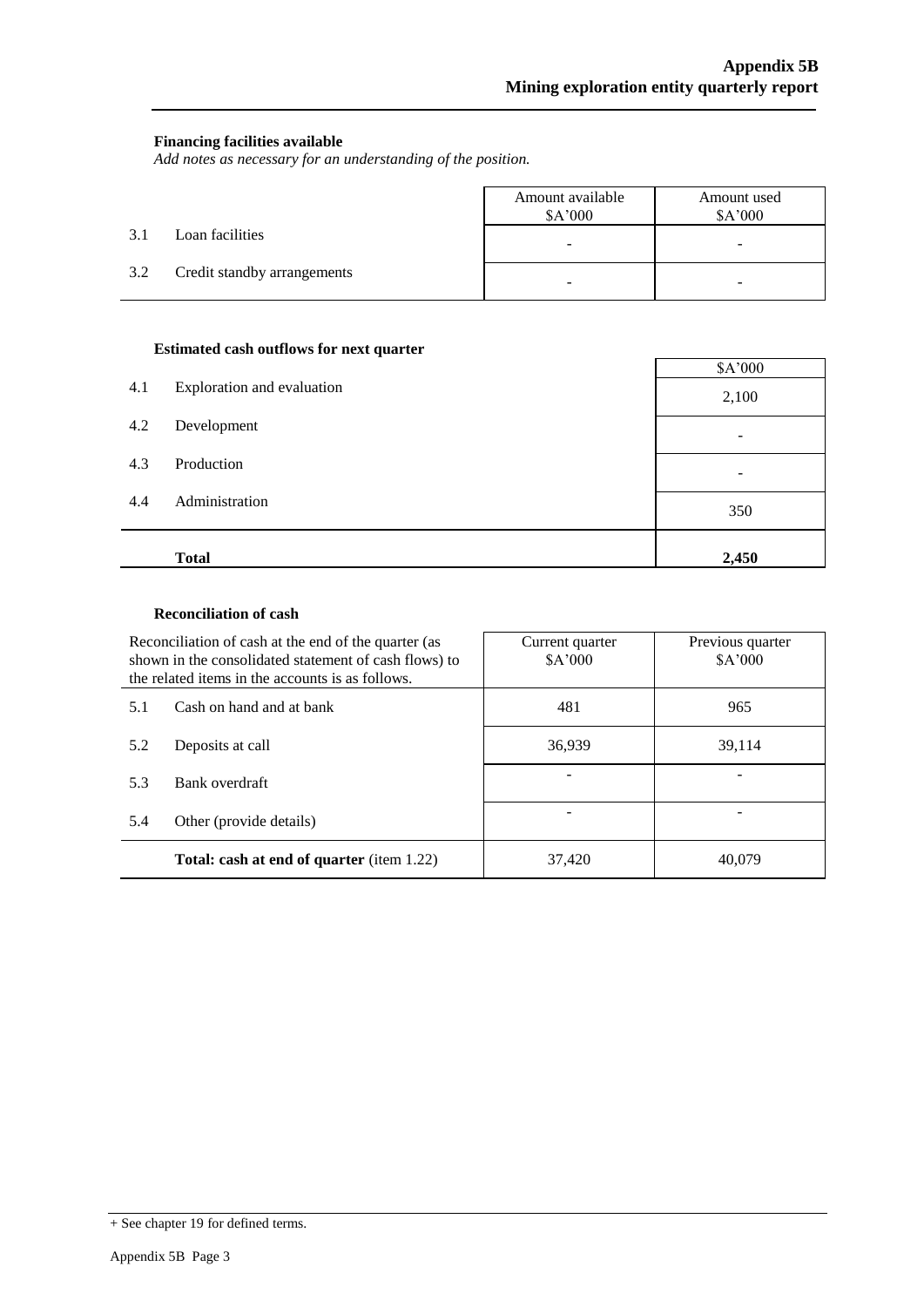#### **Changes in interests in mining tenements**

|     |                                                                     | Tenement<br>reference | Nature of interest<br>(note (2)) | Interest at<br>beginning of<br>quarter | Interest at<br>end of<br>quarter |
|-----|---------------------------------------------------------------------|-----------------------|----------------------------------|----------------------------------------|----------------------------------|
| 6.1 | Interests in mining<br>tenements relinquished,<br>reduced or lapsed | N/A                   |                                  |                                        |                                  |
| 6.2 | Interests in mining<br>tenements acquired or<br>increased           | E53/1577              | Granted from Application         | 100%                                   | 100%                             |

#### **Issued and quoted securities at end of current quarter**

*Description includes rate of interest and any redemption or conversion rights together with prices and dates.*

|     |                                                                                                                                               | Total number | Number quoted | Issue price per<br>security (see note<br>$3)$ (cents) | Amount paid up<br>per security (see<br>note 3) (cents) |
|-----|-----------------------------------------------------------------------------------------------------------------------------------------------|--------------|---------------|-------------------------------------------------------|--------------------------------------------------------|
| 7.1 | Preference<br><sup>+</sup> securities<br>(description)                                                                                        |              |               |                                                       |                                                        |
| 7.2 | Changes during<br>quarter<br>(a) Increases<br>through issues<br>(b) Decreases<br>through returns<br>of capital, buy-<br>backs,<br>redemptions |              |               |                                                       |                                                        |
| 7.3 | $\overline{+}$ Ordinary<br>securities                                                                                                         | 131,538,627  | 131,538,627   |                                                       |                                                        |
| 7.4 | Changes during<br>quarter<br>(a) Increases<br>through issues                                                                                  |              |               |                                                       |                                                        |
|     | (b) Decreases<br>through returns<br>of capital, buy-<br>backs                                                                                 |              |               |                                                       |                                                        |

<sup>+</sup> See chapter 19 for defined terms.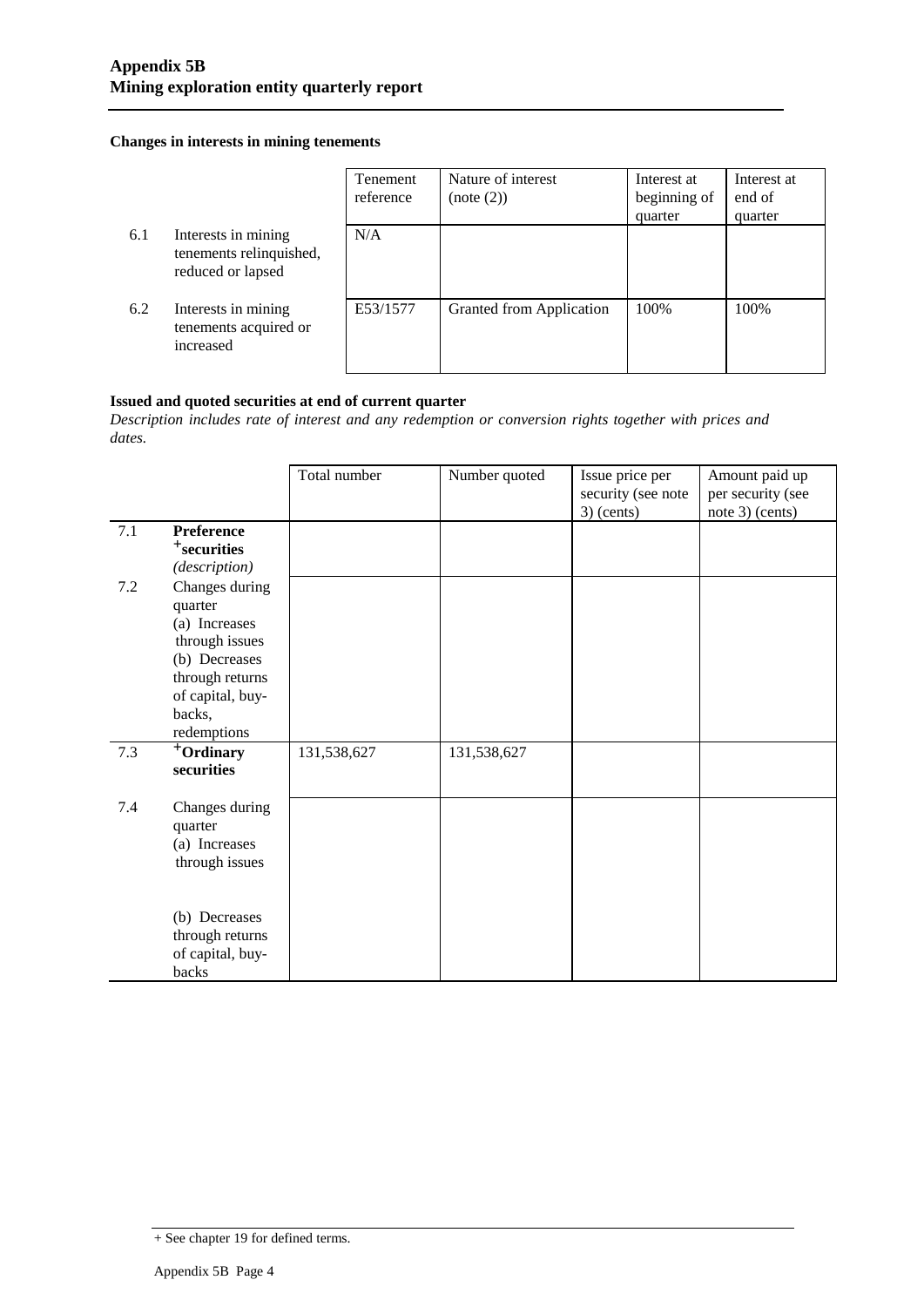| 7.5  | <sup>+</sup> Convertible | $\overline{a}$           | ÷,                       | $\blacksquare$           | ÷,          |
|------|--------------------------|--------------------------|--------------------------|--------------------------|-------------|
|      |                          |                          |                          |                          |             |
|      | debt securities          |                          |                          |                          |             |
|      | (description)            |                          |                          |                          |             |
| 7.6  | Changes during           |                          |                          |                          |             |
|      | quarter                  |                          |                          |                          |             |
|      | (a) Increases            | $\blacksquare$           | $\overline{\phantom{0}}$ |                          |             |
|      | through issues           |                          |                          |                          |             |
|      | (b) Decreases            | $\blacksquare$           |                          |                          |             |
|      | through                  |                          |                          |                          |             |
|      | securities               |                          |                          |                          |             |
|      | matured,                 |                          |                          |                          |             |
|      | converted                |                          |                          |                          |             |
|      |                          |                          |                          |                          |             |
| 7.7  | <b>Options</b>           |                          |                          | Exercise price           | Expiry date |
|      | (description and         | 250,000                  | $\overline{a}$           | \$1.27                   | 30/11/2013  |
|      | conversion               | 250,000                  |                          | \$1.35                   | 30/11/2013  |
|      | factor)                  | 250,000                  |                          | \$1.44                   | 30/11/2013  |
|      |                          | 250,000                  |                          | \$1.53                   | 30/11/2013  |
|      |                          | 50,000                   |                          | \$1.03                   | 14/09/2012  |
|      |                          | 50,000                   |                          | \$1.19                   | 14/03/2014  |
|      |                          | 2,250,000                |                          | \$0.50                   | 30/06/2013  |
|      |                          | 1,500,000                |                          | \$0.60                   | 30/06/2013  |
|      |                          | 2,250,000                |                          | \$0.70                   | 30/06/2013  |
|      |                          | 400,000                  |                          | \$1.00                   | 30/11/2013  |
|      |                          |                          |                          |                          | 30/11/2013  |
|      |                          | 200,000                  |                          | \$1.10                   |             |
|      |                          | 200,000                  |                          | \$1.20                   | 30/11/2013  |
|      |                          | 200,000                  |                          | \$1.30                   | 30/11/2013  |
|      |                          | 200,000                  |                          | \$0.95                   | 30/06/2013  |
|      |                          | 25,000                   |                          | \$1.32                   | 27/04/2013  |
|      |                          | 125,000                  |                          | \$0.90                   | 31/07/2014  |
|      |                          | 125,000                  |                          | \$0.97                   | 31/07/2014  |
|      |                          | 125,000                  |                          | \$1.03                   | 31/07/2014  |
|      |                          | 125,000                  | ÷,                       | \$1.09                   | 31/07/2014  |
|      |                          | 475,000                  |                          | \$0.69                   | 31/12/2014  |
|      |                          | 500,000                  |                          | \$0.73                   | 31/12/2014  |
|      |                          | 550,000                  |                          | \$0.78                   | 31/12/2014  |
|      |                          |                          |                          |                          |             |
|      |                          | 400,000                  |                          | \$0.83                   | 31/12/2014  |
|      |                          | 400,000                  |                          | \$0.85                   | 31/12/2014  |
|      |                          | 750,000                  |                          | \$0.72                   | 31/10/2014  |
|      |                          | 750,000                  |                          | \$0.80                   | 31/10/2014  |
|      |                          | 750,000                  |                          | \$1.00                   | 31/10/2014  |
|      |                          | 750,000                  |                          | \$1.12                   | 31/10/2014  |
|      |                          |                          |                          |                          |             |
| 7.8  | Issued during            | 750,000                  | $\overline{\phantom{a}}$ | \$0.72                   | 31/10/2014  |
|      | quarter                  | 750,000                  |                          | \$0.80                   | 31/10/2014  |
|      |                          | 750,000                  |                          | \$1.00                   | 31/10/2014  |
|      |                          | 750,000                  |                          | \$1.12                   | 31/10/2014  |
|      |                          |                          |                          |                          |             |
|      |                          |                          |                          |                          |             |
| 7.9  | Exercised                | $\overline{a}$           | $\overline{a}$           | $\overline{\phantom{a}}$ |             |
|      | during quarter           |                          |                          |                          |             |
| 7.10 | Expired during           | 25,000                   | ÷,                       | \$1.14                   | 27/10/2011  |
|      | quarter                  |                          |                          |                          |             |
| 7.11 | <b>Debentures</b>        | $\overline{a}$           | $\overline{a}$           |                          |             |
|      | (totals only)            |                          |                          |                          |             |
| 7.12 | <b>Unsecured</b>         | $\overline{\phantom{a}}$ | $\overline{a}$           |                          |             |
|      | notes (totals            |                          |                          |                          |             |
|      |                          |                          |                          |                          |             |
|      | only)                    |                          |                          |                          |             |

<sup>+</sup> See chapter 19 for defined terms.